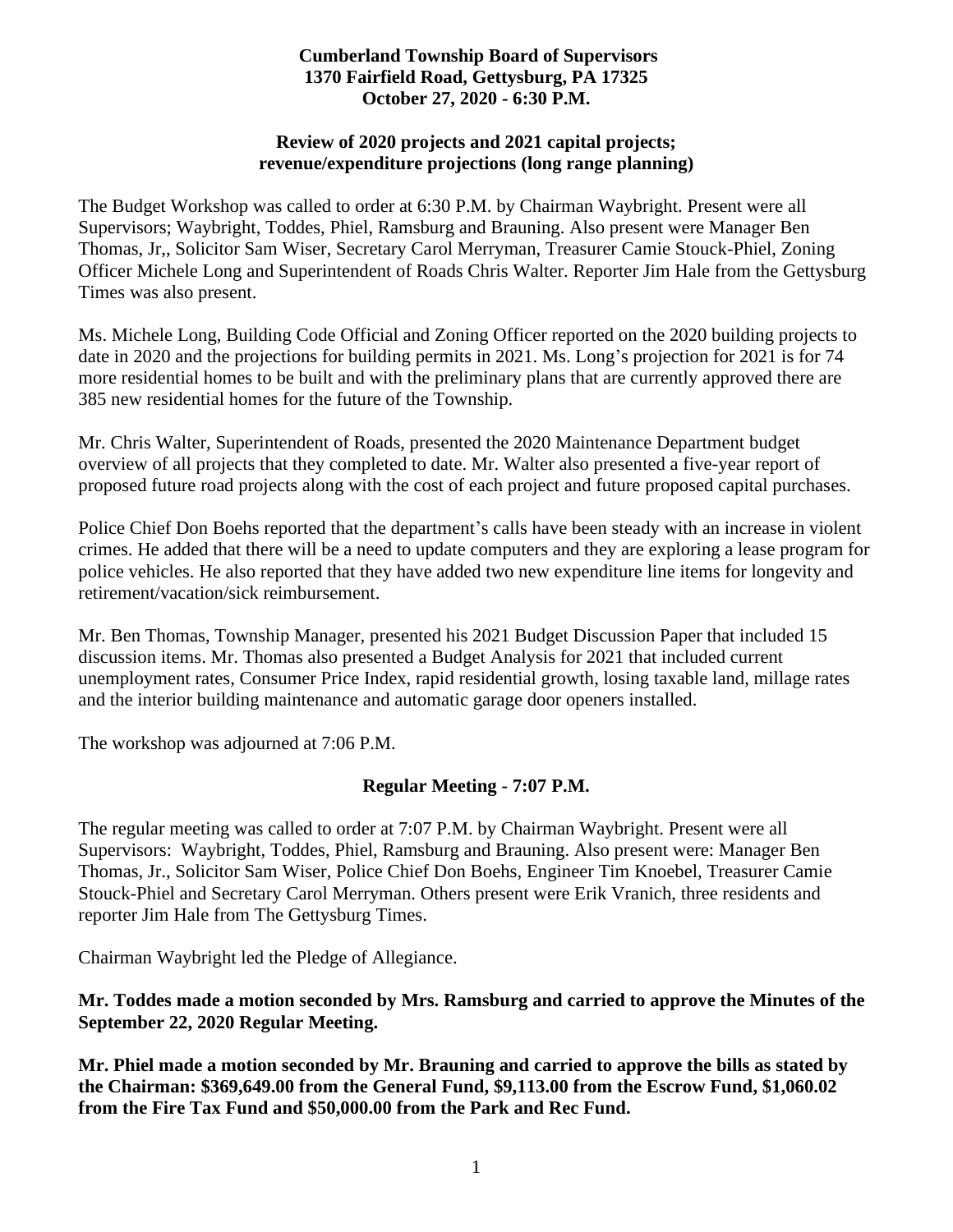### **Public comment: None**

### **Engineer/Plans:**

Mr. Knoebel reported that the Township has a Lot Addition Subdivision Plan for Gettysburg Outdoors, Inc. that is located almost wholly in Highland Township. He added that the property is located on Rt. 116 just on the other side of the creek. He also reported that all of the land which lies in Cumberland Township is located within the floodplain and there is no development proposed on the Cumberland Township property. Lastly, the Planning Commission has recommended approval of the plan**. Mr. Toddes made a motion to approve the Gettysburg Outdoors, Inc. Subdivision Plan seconded by Mrs. Ramsburg and carried.**

Mr. Knoebel reported that the next item is a Preliminary/Final Subdivision Plan for Stanley Flaggs located on Swetland Road along with a Sewage Facilities Planning Module for the proposed 7 lots that contain 10 acres or more. Mr. Knoebel added that the proposed subdivision adjoins the new Cumberland Crossings development that is currently under construction. All of the lots will be served by on-site wells and septic systems and the Planning Commission has recommended approval. Mr. Knoebel added that they will need a waiver to Section 303 that requires the submission of a Preliminary Plan. Mr. Knoebel read the comments from his memo dated October 7, 2020 and they were mainly administrative. **Mr. Toddes made a motion to approve the Sewage Planning Module for the Stanley Flaggs subdivision seconded by Mr. Phiel and carried. Mr. Toddes also made a motion seconded by Mr. Brauning and carried to approve the waiver to Section 303 requiring the submission of a preliminary plan. Mrs. Ramsburg made a motion to approve the Stanley Flaggs Preliminary/Final Plan contingent upon the comments in Mr. Knoebel's October 7, 2020 memo being addressed and the Sewage Planning Module being approved by Pa. Department of Environmental Protection.**

Mr. Knoebel reported that the Township received a request from St. Francis Xavier for a Release and Reduction of their financial security for Phase I of their Parish Life Plan located on Table Rock Road. Mr. Knoebel has prepared a letter dated October 27, 2020 with his recommendations. **Mrs. Ramsburg made a motion to release two Letters of Credit in the amounts of \$15,000.00 and \$38,184.30, as requested. The motion was seconded by Mr. Toddes and carried.**

Mr. Knoebel reported that his last item is a Sewage Planning Exemption for Susquehanna Area Regional Airport Authority (SARAA) for their South Apron Development. The developer has a "Willingness to Serve" letter from Cumberland Township Authority that is required to be submitted to Pa. Department of Environmental Protection with the Sewage Planning Exemption. **Mr. Toddes made a motion seconded by Mr. Brauning and carried to approve the Sewage Planning Exemption to be forwarded to the Pa. Dept. of Environmental Protection for their approval.**

**Police Report:** Police Chief Don Boehs presented a written and oral report of police activities for the month of September 2020 including: 414 complaints, 127 traffic stops, 8 traffic accidents, 93 targeted enforcements, 12,884 patrol miles and 53 walk-in complaints. He added that they assisted other agencies 12 times and they were assisted twice. There were two assists to Pa. State Police. Police Chief Boehs reported on several incidents that they had during the month including the pursuit of a suspect wanted for attempted homicide in Hanover, Pa. The pursuit ended in Maryland.

#### **Active Business:**

Solicitor Wiser reported that Rusty Ryan from Adams County Conservation District had asked the Township to amend the Weed Ordinance to allow for more modern best management practice for certain stormwater management techniques He added that the Township ordinance does include some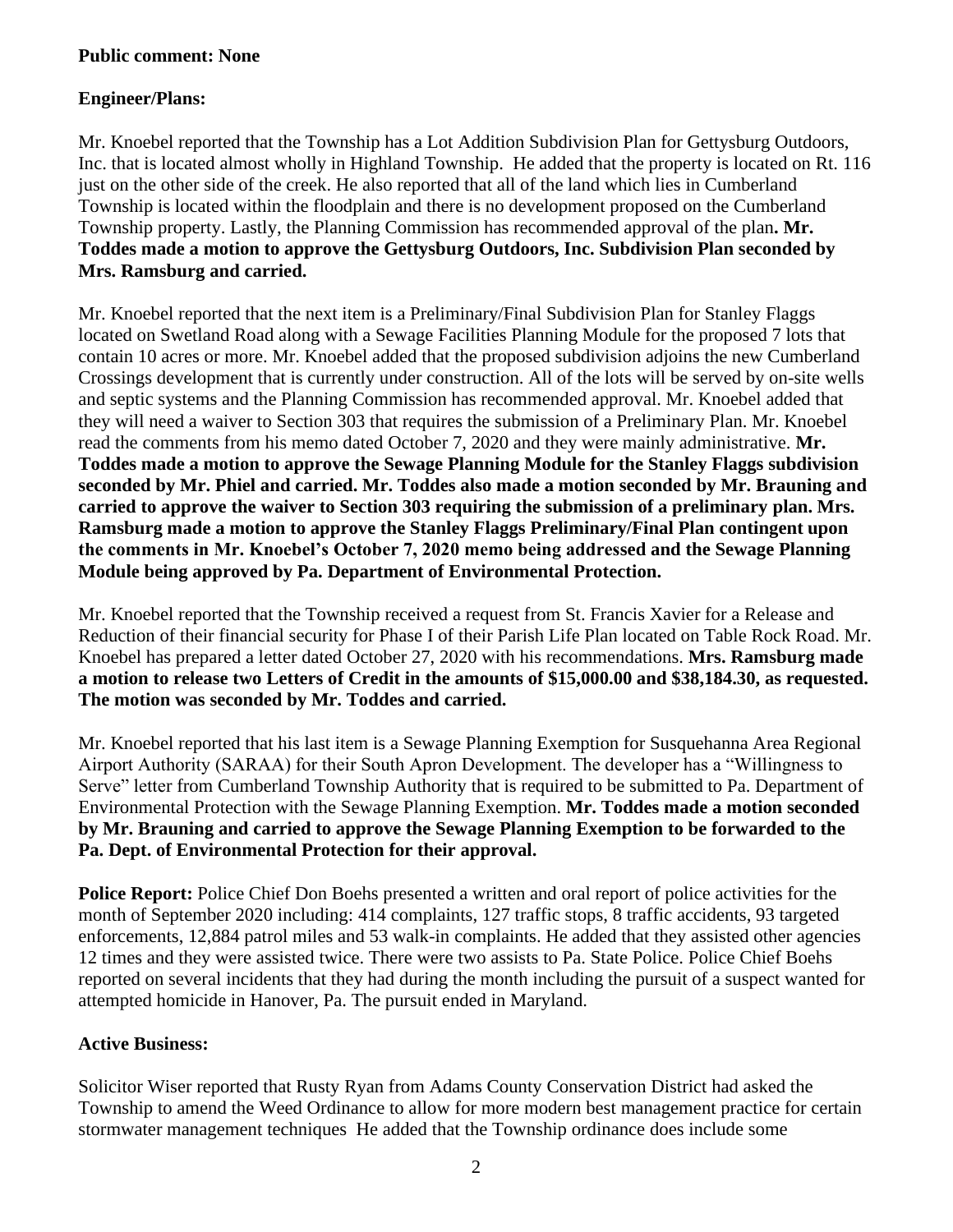exemptions for some properties, but we needed to add more flexibility. Solicitor Wiser has prepared an amended ordinance. **Mr. Brauning made a motion to advertise the amended Weed Ordinance seconded by Mrs. Ramsburg and carried.**

Solicitor Wiser also reported that the Township was asked to consider a wetlands buffer request (50 feet) and this is not something that is commonly found in other municipalities. He suggested that this should be done on the State regulatory level rather than at the Township level. Mr. Knoebel also stated that he does not feel that it is appropriate at the Township level.

### **FINANCE COMMITTEE**:

- **Mr. Toddes made a motion seconded by Mrs. Ramsburg and carried to renew the 2021 contracted snow plowing service to Carl Woerner at \$125.00 per hour (no increase).**
- **Mrs. Ramsburg made a motion seconded by Mr. Phiel and carried to authorize the maintenance expenditure requests, as budgeted; Tires - \$1,800.00; Misc. Hand Tools - \$2,996.25; Upgraded road signage - \$5,841.81 and repairs to 595D Loader - \$5,334.75.**
- **Mr. Phiel made a motion seconded by Mr. Toddes and carried to approve a software upgrade to Freedom Systems (accounting program) in the amount of \$1,495.00.**
- **Mr. Phiel made a motion seconded by Mr. Toddes and carried to make the final contribution for 2020 to Gettysburg Area Recreation Authority in the amount of \$50,000.00, as budgeted.**
- **Mr. Toddes made a motion seconded by Mr. Phiel and carried to authorize transmitting \$44,859.10 to the Barlow Firefighters Relief Association.**
- **Mr. Toddes made a motion seconded by Mr. Phiel and carried to authorize transmitting Pa. Auditor General's General Municipal Pension System State Aid pro-rated funds to the Uniform and Non-Uniform pension plans of Cumberland Township totaling \$162,486.49 plus the General Fund amount needed to fund the plans.**
- **Mr. Toddes made a motion seconded by Mrs. Ramsburg and carried to authorize the Manager to negotiate electric distribution contract renewal to the lowest responsible firm.**
- **Mr. Toddes made a motion seconded by Mrs. Ramsburg and carried to authorize renewing the Building Renovation CD for 15 months at the rate of .45%.**

**Solicitor:** Solicitor Wiser reported that the franchise agreement with Comcast has been completed and includes a .20% Public, Education and Government (PEG) fee to financially support Community Media and the fee will total around \$3,000.00 per year. He added that the FCC has changed the rules on complimentary services, and it will now be limited to the Township Building. **Mr. Phiel made a motion to approve the 10-Year Franchise Agreement with Comcast seconded by Mrs. Ramsburg and carried. Mr. Toddes voted nay**.

#### **Committee Reports and comments from Board Members:**

**Personnel –** The Board welcomed Camie Stouck-Phiel the newly hired Treasurer/Finance Director. **Park and Recreation** – Mr. Toddes reported that there was a fire in the skate park, but he doesn't think there was any structural damage done and they are trying to find some security cameras. **Planning and Zoning –** Mr. Waybright reported that the committee meets tomorrow. **CTA –** Mr. Toddes thanked Mr. Waybright for allowing them to dump their biosolids on his farm and that saves the Sewer Authority thousands of dollars each year.

# **Highway, Public Safety, COG, Economic Development and CT411 – No reports**

Mr. Thomas reported that he attended the Franklin County Association of Township Officials Convention, and they adopted a Resolution that has been forwarded to the Pa. State Association of Township Supervisors (PSATS) and our legislators regarding increasing the Local Services Tax from the current \$52.00 per year to \$104.00 per year. The tax is on the people that come into your municipality to